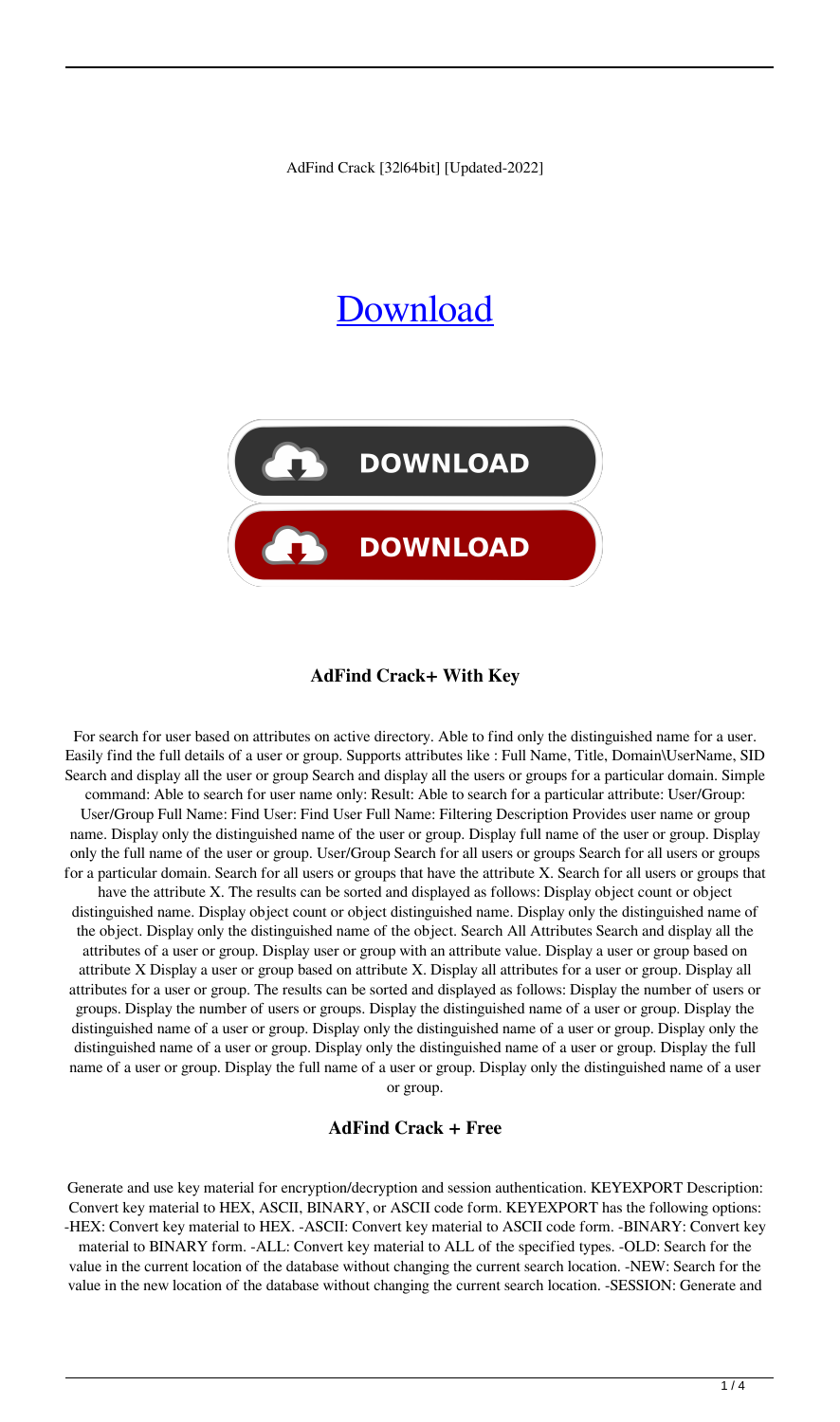use the session token to authenticate subsequent server communications. -SESSIONALL: Generate and use the session token to authenticate subsequent server communications. -SEARCHKEY: Set up new search key (which is not cleared upon termination of the program). -CLEAR: Clear the search key that was set up with -SEARCHKEY. -SET: Set the search key that was set up with -SEARCHKEY. -KEY: Generate and use new search key. -DESTROY: Destroys the previously generated session key. This is generally used to clear all server information such as database type or time for an expired session key. -CREATE: Generate and use a new session key. -CARD: Generate and use a new session key. -ALL: Generate and use a new session key. -DATABASE: Specify the database to use. -FILTER: Specify the filter to use. -HELPER: Specify the helper name to use. -PORT: Specify the port to use. -PATH: Specify the path to use. -USEFILTER: Use the specified filter. -INCLUDE: Include a specified attribute. -EXCLUDE: Exclude a specified attribute. -INCLUDEALL: Include all the specified attributes. -EXCLUDEALL: Exclude all the specified attributes. -EXPLAIN: Specify a new or different explanation. -USEATTR: Include a specified attribute. -EXPLAINSET: Include all the specified attributes. -EXPLAINATTR: Include the specified attribute. 81e310abbf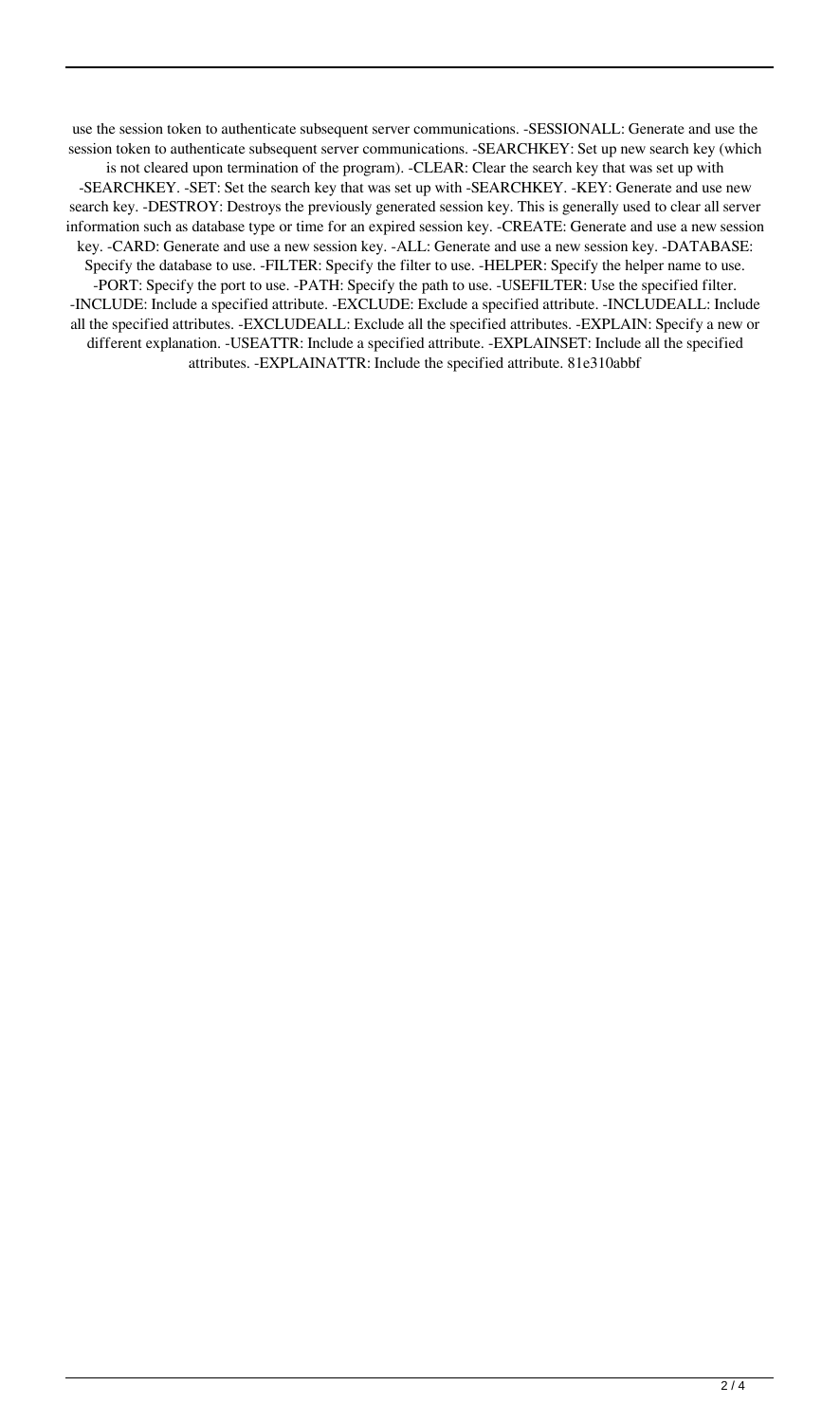## **AdFind Crack**

AdFind is an open source Windows Console application that allows a system administrator to query Active Directory for the users, computer objects, devices, groups and more. It offers a full control over the search and filtering. The application can be easily installed on a Windows Server and integrated into a network's Centralized Logon. Feature List: \* Quick and Easy Search in AD \* Simple CMD Shell Interface \* Graphical User Interface (GUI) \* Multi-level Filtering \* Set Operation Time \* Set Search Scope \* Set QueryTimeout \* Version History \* Full Documentation [ad]: AdFind - My Adfind Open Source Directory / AD Tools This video tutorial will show the AdFind MyAdfind Open Source Directory / AD Tools feature with detailed descriptions and show you how to get started with it. It does not matter in what Active Directory server based organisation you work, the same tools can be used to get information from a Microsoft Active Directory Domain Services (AD DS) or a Microsoft Active Directory Lightweight Directory Services (AD LDS). You need to log in in order to use the MyAdfind Open Source Directory / AD Tools feature. After logging in AdFind will start using your AD DS or AD LDS to search for user objects, group objects and computer objects, and to extract the attributes of those objects. The input and output is done using the object search tool, which is activated by a button click. The output of the search can be written to an output file. For each object searched and/or written to an output file the following information is displayed: \* User or group \* Full name, \* Email address, \* Object name, \* Object SID (object SID means security identifier), \* The SID (security ID) of the current user, \* The SID (security ID) of the current computer, \* The SID (security ID) of the current device, \* The SID (security ID) of the computer that is logged on locally (the computer that is running AdFind), \* The SID (security ID) of the computer that is logged on to the server, \* The SID (security ID) of the domain (or Active Directory domain controller), \* The Windows user account under which the current process is running. If the Search

### **What's New In AdFind?**

AdFind is a query tool for Active Directory, allowing the user to easily search for various information. The application does not require installation and it is console-based, so handling it may be a bit uncomfortable for some users. On the other hand, it comes with plenty of options that can refine the search and return relevant details. Clear view at the working parameters When launching the program it lists all the commands that can be executed, together with the supported parameters. These are grouped into three sections, that touch on connectivity, query and output. Working with the application is not restricted by the local security measures and the details retrieved by it from the Active Directory as well as ADAM/ADLDS (Active Directory Application Mode/Active Directory Lightweight Directory Services) depend on the security imposed to the directory. Options at a glance AsFind features filtering possibilities and it can be instructed to return results accompanied by specific attributes. Moreover, the scope of the search can be defined as well as the timeout value for the query. As far as the output options are concerned the program includes parameters for listing the object count or the just the object distinguished name. If working with AdFind based on the initial information alone proves to be quite a task the developer includes plenty of extended documentation that can be accessed straight from the console. Simple, straightforward AD query tool AdFind is not the most user-friendly query tool for Active Directory but it not a utility for the average user, either. It includes a hefty set of options and there is enough documentation available for a more experienced user to make the most of it with little effort. Category:Windows-only software Category:Windows administrationFrom the 19th century, u.a. Schatzkammer (Kunstkammer)in Berlin, Leopold-Stift in Augsburg, and the Renaissance Fountains in Augsburg, much has been written about the wish for the pagans to be reformed. Some of the famous reformers: Nicholas of Cusa, Martin Luther, and Johann Tauler. The different way of thinking of the reformers became the basis for the first Reformed church, where in contrast to the Greek form of thinking and practicing theology, theology was the subject and sole work of the preacher, with all other subjects subject to the preacher. This is the context where the great preacher Martin Luther preached the 95 Theses, which contributed to the Reformation and was the start of a dialogue on the understanding of God between man and God. When discussing a topic, it is important to be aware that there are different ways to approach the issue and that these approaches have their own need for seperation. As these areas of understanding and need for seperation are not inherently wrong, the possibilities for dialogue and understanding are not lost, even if not explored. "We see that the doctrine of the Bible is